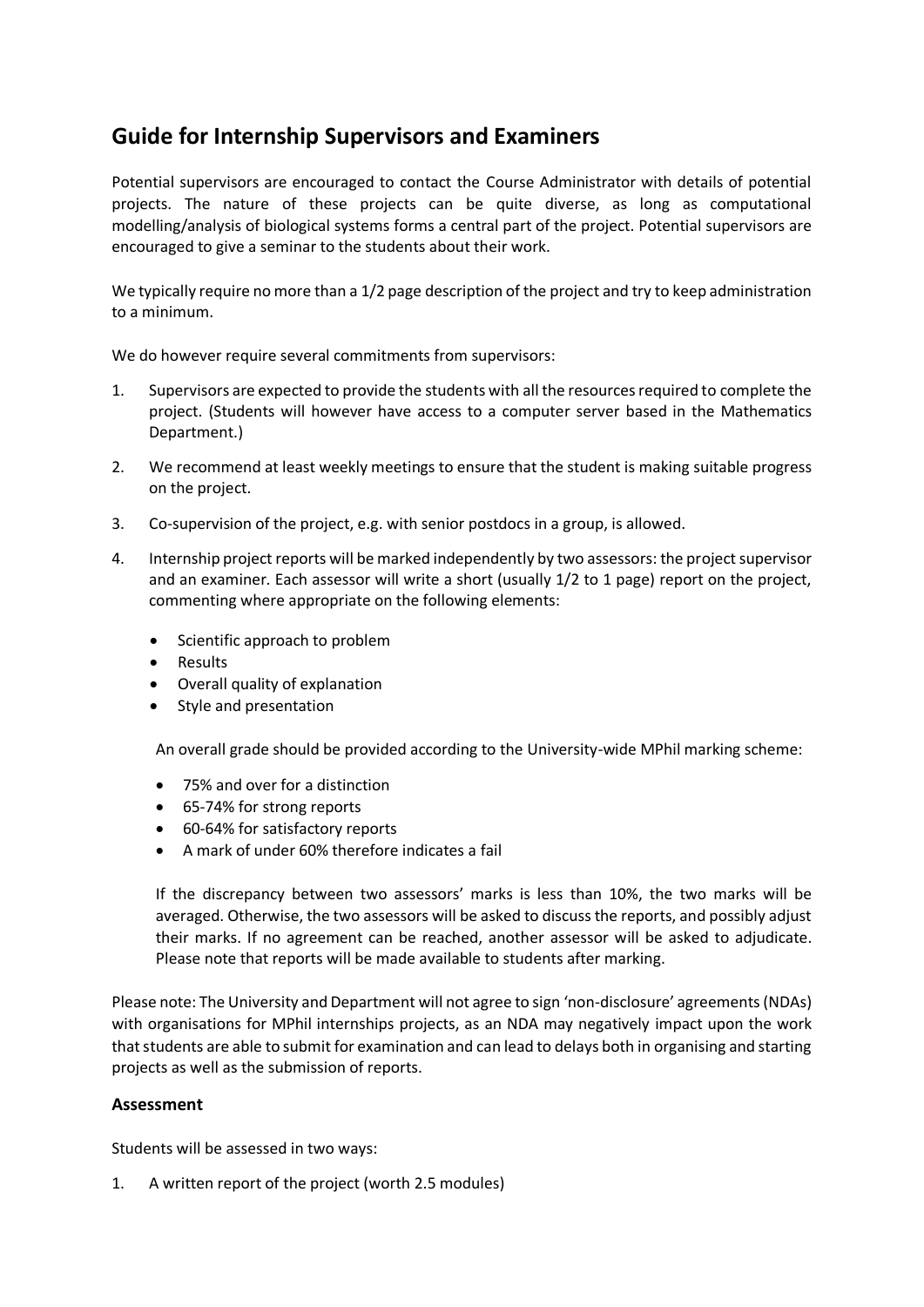2. An oral presentation (worth 0.5 modules)

## **Written report**

The exact nature of this report will vary according to the internship, but it should take the format of a dissertation, normally with the following structure:

- Chapter 1 introduction/aims/literature review
- Chapter 2 the work (possibly broken down into more than one chapter).
- Chapter 3 conclusions / future work
- **References**
- Appendices for any extra material (e.g. code snippets, detailed derivations) that can be included for future reference, rather than necessarily to be read by the examiner.

The report should be no more than 15,000 words; as a guide it should be no more than around 36 pages of text (at 500 words/page, but that assumes no figures). This word limit excludes the bibliography and appendix and includes everything else, including the figure legends and glossary. Please note this is an *upper* word limit - writing a short, clear report is better than a long report padded with text to reach the upper word limit. Students must write the word count on the front page of the report.

Examples of reports from previous years are available on Moodle or from the Course Administrator.

### **Oral presentation**

Presentation files (PPT/PDF/Keynote) are submitted to Moodle and uploaded to a group laptop that is used for all presentations; students are not normally permitted to use their own laptops for presentations. Each talk is expected to last 20-25 minutes, with five minutes for questions. Students are expected to keep to time, as there are many presentations in each day. If any students go over 25 minutes, they will be asked to stop immediately. We strongly advise that students arrange to give several practice talks (e.g. to colleagues, or host lab) as experience has shown that people who practice give better talks. Students are also encouraged to attend the talks of their colleagues.

Presentations are given in person, unless pandemic regulations require them to be made remotely (if allowed by the Faculty of Mathematics) via Zoom.

### **Key dates and contacts for 2021-22**

The key dates for students are:

- Project start: 16 May 2022
- Report submission: 10 August 2022, 16:00 BST
- Presentation submission: 15 August 2022, 16:00 BST
- Presentations: 17-19 August 2022 (times TBC)

**Project supervisors and examiners will receive reports for grading on 11th August; evaluations are required by 16th August 2022. If necessary, project supervisors and examiners should be available to discuss their evaluations 17th August 2022.**